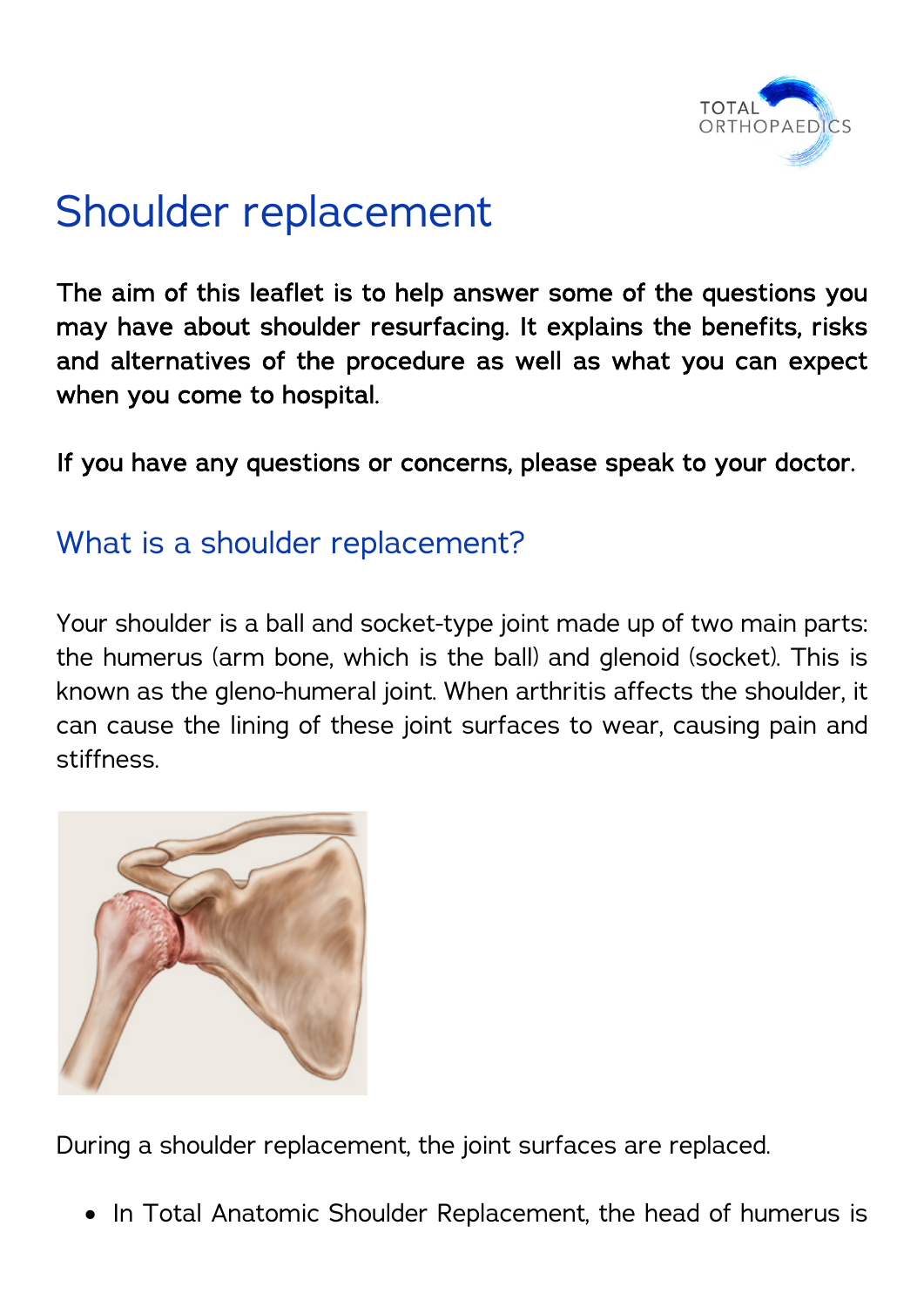replaced with an artificial metal head and the glenoid with a plastic surface. The replacement can have a long stem, short stem or be stemless.



• In Reverse Shoulder Replacement again both surfaces are replaced but the relationship between the ball and the socket are reversed (the ball becomes the socket and the socket becomes the ball). The prosthesis can again have a long or short stem.



• In a Shoulder Resurfacing the head of the humerus is replaced with a metal surface.

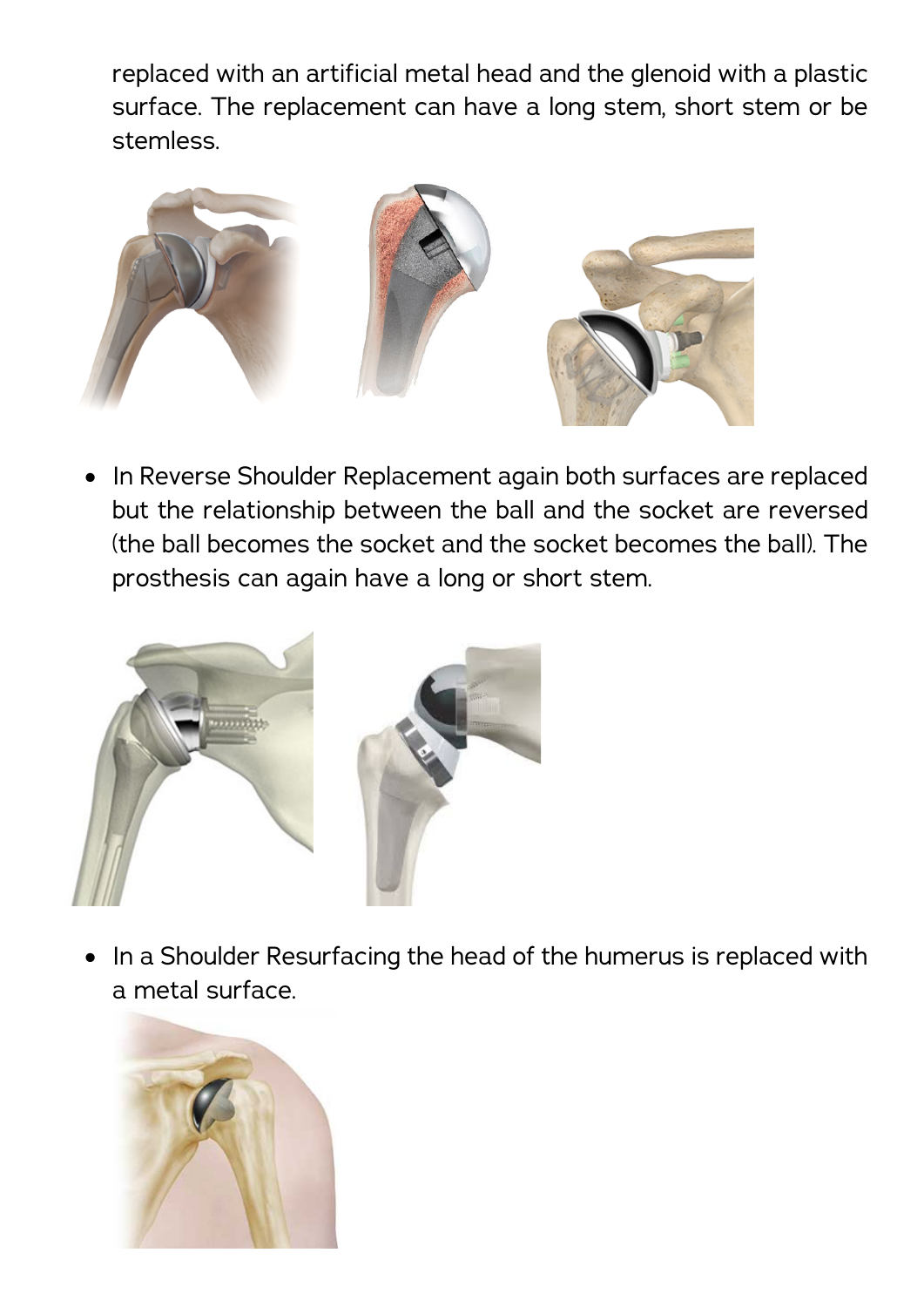# What are benefits – why should I have a shoulder replacement?

Replacing the worn surfaces with a replacement surface (prosthesis) will reduce the amount of pain and increase the range of movement available from your shoulder joint. This should result in you being able to move your arm more comfortably to do the activities of daily living.

#### What are the possible risks and complications?

In general, the risks of any operation relate to the anaesthesia and the procedure itself. In most cases you will have a general anaesthetic combined with local anaesthesia, which may be injected in and around the shoulder, or around the nerves that supply the region. You will be able to discuss this with the anaesthetist before surgery and he/she will identify the best method for you.

Shoulder Replacement is commonly performed and is generally a safe procedure. Before suggesting the operation, your doctor will have considered that the benefits of the procedure outweigh any disadvantages. However, to make an informed decision and give your consent, you need to be aware of the possible side effects and risks/complications.

Complications include:

- infection: this is a very serious complication and therefore significant measures are taken to avoid it, for example you will be given antibiotics to try to guard against it. If an infection develops, the implanted joint may need to be removed to get rid of the infection
- nerve/vessel injury
- bleeding: rarely you may require a blood transfusion
- stiffness (reduced movement)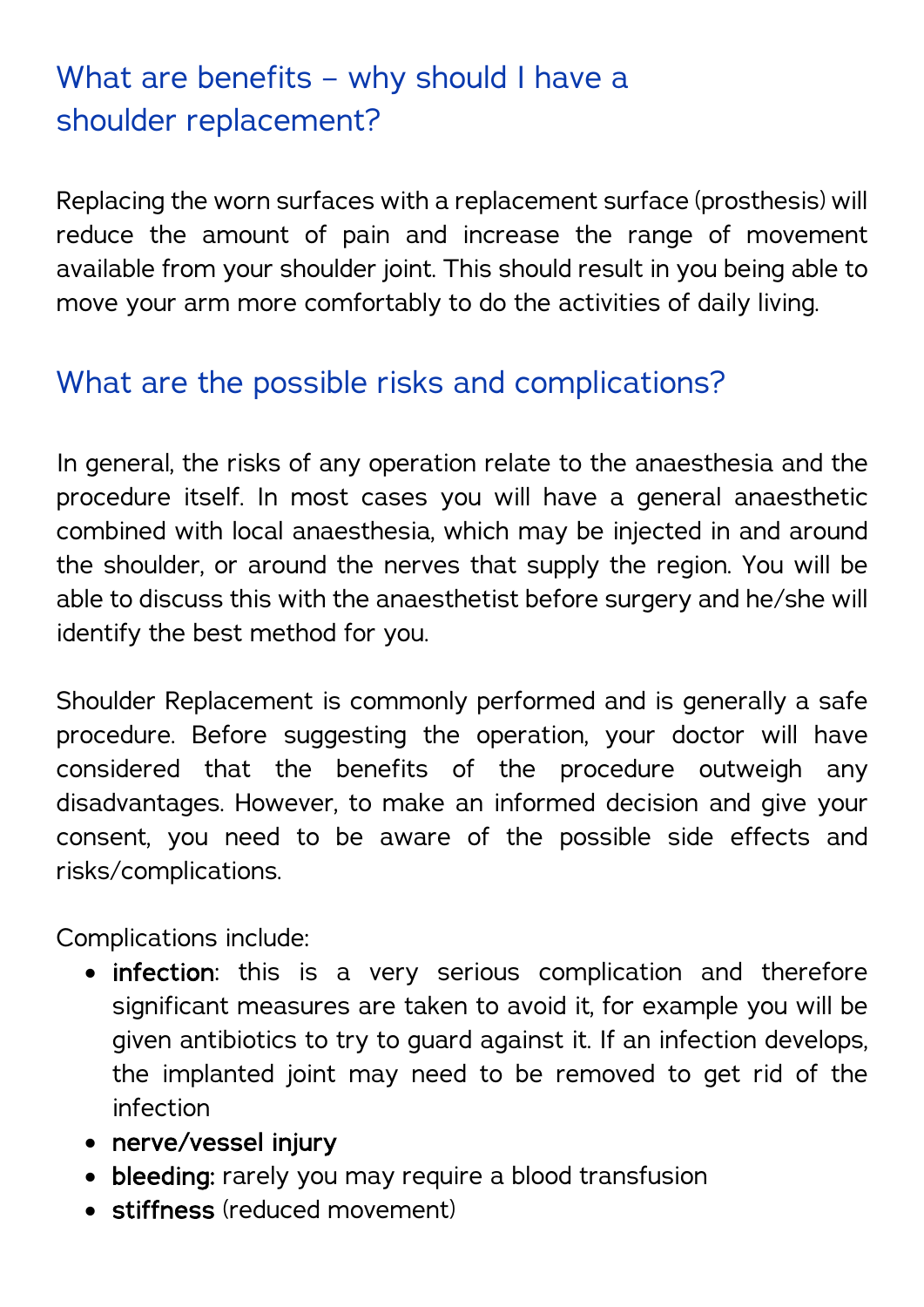- dislocation (ball coming out of the socket)
- fracture of the bone supporting the prosthesis
- loosening of the prosthesis (failure at the connection between the artificial surfaces and the bone)
- thrombosis/blood clot
- revision (reoperation)

The overall complication rate is about 5%-30%.

#### Are there any alternatives?

You may have undergone a regime of conservative measures such as painkillers, injections, exercise and physiotherapy to help improve your pain and function. This surgery is recommended for people with shoulder arthritis mainly affecting the shoulder joint when other alternative treatments have failed and is the best surgical option.

#### Giving my consent (permission)

We want to involve you in decisions about your care and treatment. If you decide to go ahead, you will be asked to sign a consent form. This states that you agree to have the treatment and you understand what it involves.

#### What happens during the operation?

On your day of admission, you will be seen by your consultant who will mark the site of the surgery and ask you to sign the consent form. The anaesthetist will also review your fitness for surgery and finalise the planned anaesthetic regime. You will then proceed to the operating theatre to undergo the operation.

The surgery involves an incision (cut) at the front of the shoulder. The head of the humerus (arm bone) is replaced with a metal component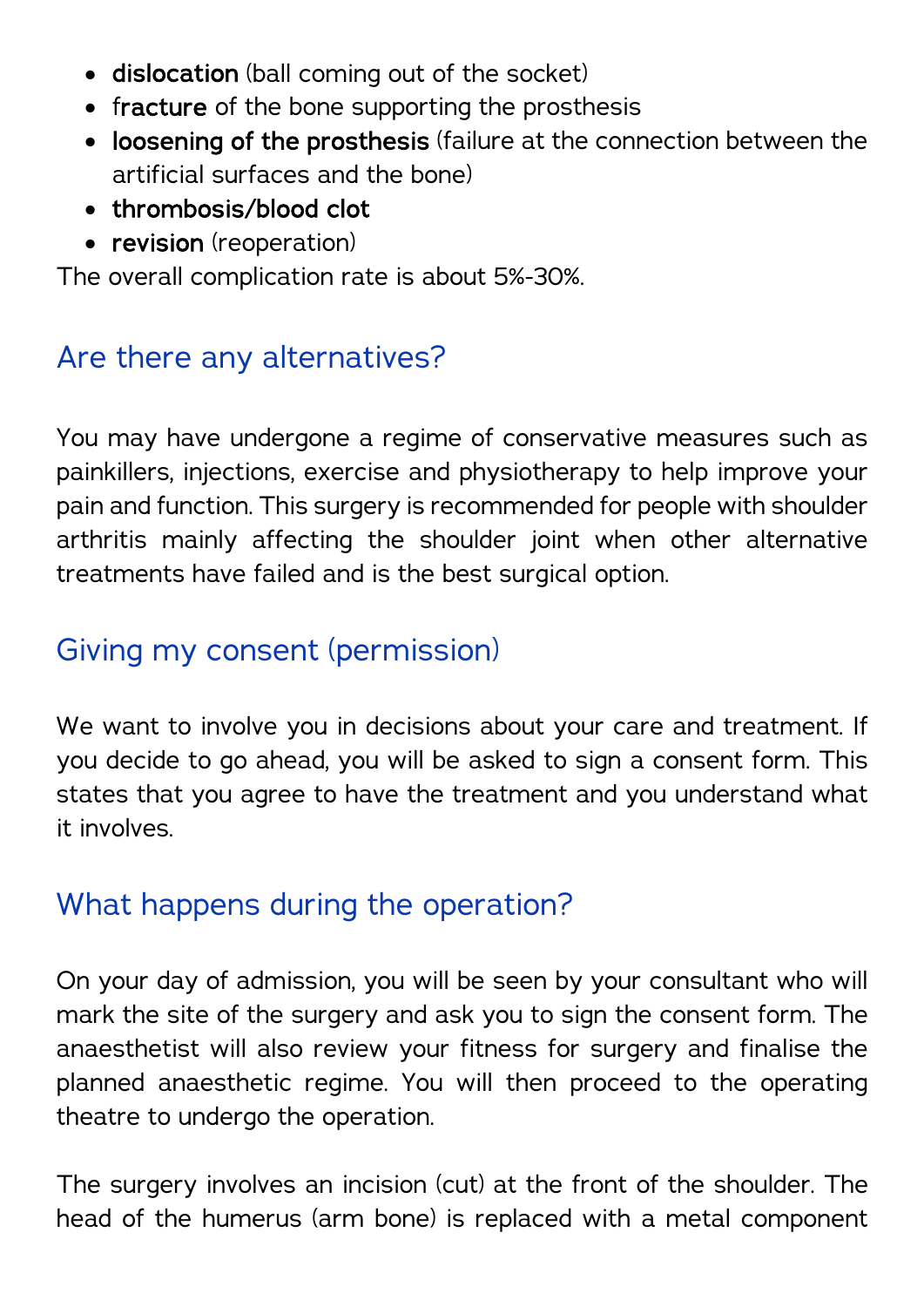and the glenoid (socket) is replaced with a plastic surface. This aims to replace the worn cartilage and improve the patients' symptoms. The operation takes about two hours. However, anaesthetic and recovery time means you will be away from the ward for longer than this.

#### Will I feel any pain?

Your arm will feel numb because of the nerve block/local anaesthetic used during your operation but this should wear off during the first 24 hours. Post-operative pain is normal and you will receive a combination of painkillers to help reduce this pain. It may take several months for the pain to fully settle but long-term your level of pain should be significantly reduced from before your operation.

### What happens after the procedure?

Following the operation, you will be taken to the recovery department. This is where you are monitored for the initial post-operative period. You will then be transferred to an orthopaedic ward. You will probably stay in hospital for about one to two days following your operation to start your rehabilitation and recover from the surgery.

You will be seen by an orthopaedic physiotherapist who will teach you how to put on and take off your sling, and some basic exercises. He/she will also provide advice on general functional adaptations after your surgery and organise your outpatient physiotherapy follow up.

# What do I need to do after I go home?

Your arm will be resting in a sling for two to six weeks. You will not be able to fully use your arm for all activities of daily living during this period but the therapists will advise and guide you on what you can and cannot do. Wear your sling for rest and support, but remove it to complete your